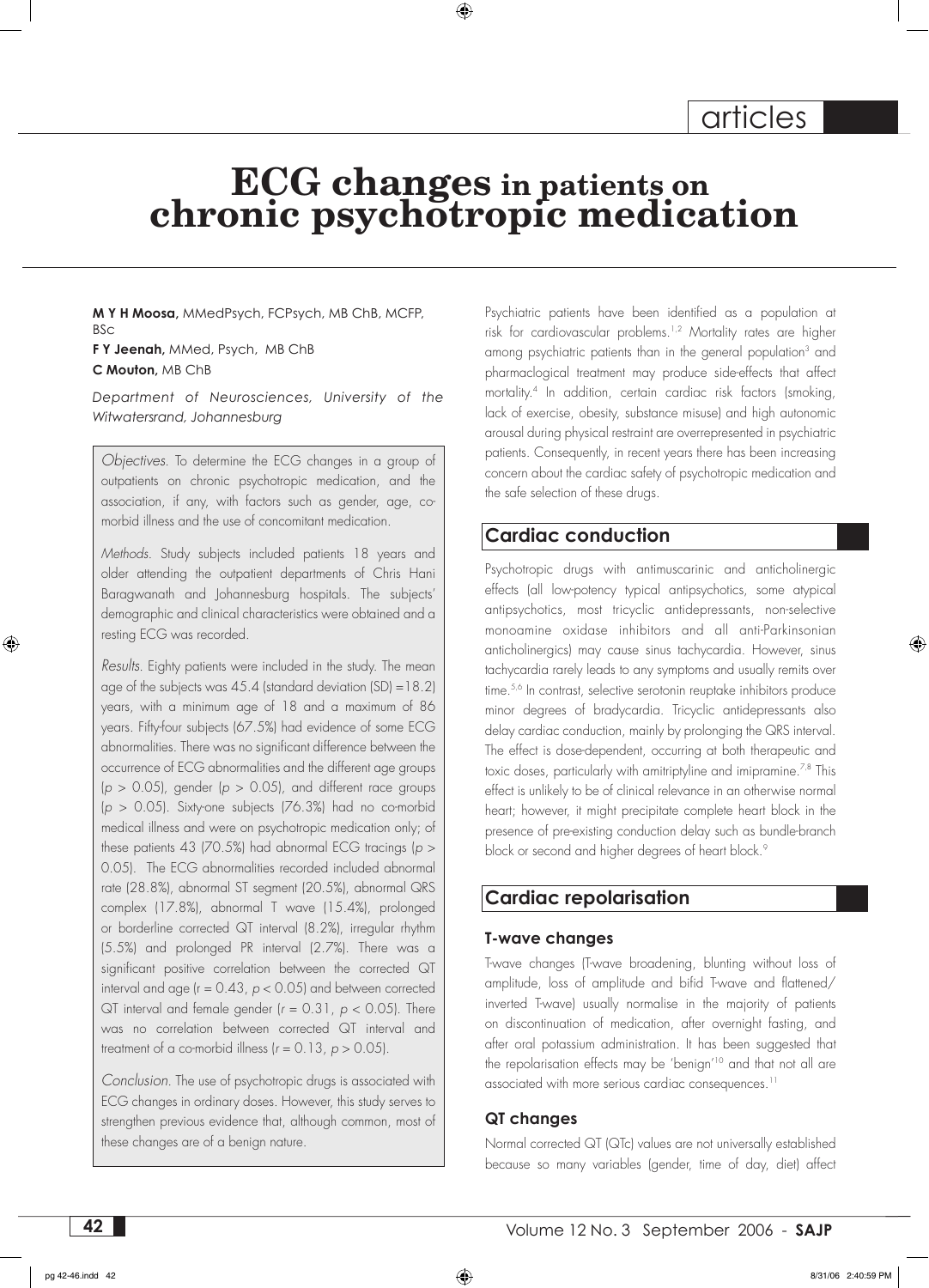measurement. However, a consensus appears to be emerging of a normal QTc upper limit of 450 ms for males and 470 ms for females, with a 'red zone' limit of 500 ms for both genders. A prolonged QT interval can initiate ectopic cardiac beats that may evolve into a potentially lethal ventricular tachyarrhythmia, called torsades de pointes, which is generally unresponsive to the usual anti-arrhythmic drugs.<sup>12-14</sup>

The risk of drug-induced torsades de pointes is increased under certain conditions, viz. structural heart disease, intracranial lesions, electrolyte abnormalities, hypothyroidism, pre-existing QT prolongation, QT dispersion, sinus bradycardia and polymorphic ventricular premature beats.15 It can also be induced by drugs, viz. antihistamines, antimalarials, antifungals, macrolide antibiotics, prokinetics and psychotropics.<sup>16,17</sup> These effects may be indirect through cytochrome P450 enzymes (fluoxetine, fluvoxamine, and ketoconazole), or a direct effect (tricyclic antidepressants, antihistamines and anti-infectives). It is important to note that the correlation between prolonged QTc and torsades de pointes is not always a direct one in that there are a number of medications that prolong QTc but do not cause torsades de pointes.

The prevalence of torsades de pointes in the psychiatric population is unknown, but estimates from antiarrhythmic-induced torsades de pointes in the cardiac population range from 3% to 15%. Although usually self-limiting, torsades de pointes tends to recur, and in 31% of cases progresses to ventricular fibrillation and sudden death.<sup>18</sup> Being associated with entirely nonspecific symptoms such as palpitations, dizziness, syncope and seizures, its potential seriousness may easily be misconstrued as primary psychiatric disorder, which can have a fatal outcome.

Antipsychotics differ in their capacity for QT prolongation.<sup>11</sup> Among the antipsychotic drugs, the low-potency typical antipsychotics have most often been implicated. The highpotency typical and the atypical antipsychotics are less frequently associated with torsades de pointes; however they (especially ziprasidone) have raised much debate and serious concern, which caused the Food and Drug Administration (FDA) to delay approval in some instances. Goodnick *et al*. 19 report that the greatest concern is directed at the immediate use of haloperidol, the short-term use of thioridazine, and the long-term use of clozapine and olanzapine.

Among the antidepressants, the tertiary tricyclic antidepressants (imipramine, amitriptyline) appear to have a more general impact, while the secondary tricyclic antidepressants (nortriptyline, desipramine) may impact more on children and the elderly. Among other antidepressants, the only reports of torsades de pointes appear to have occurred with mirtazapine. There are

no effects on QTc by sertraline, citalopram, paroxetine and bupropion. Lithium and the benzodiazepines show little effect on the QTc, although there may be effects on other cardiovascular parameters.19

Additional risk factors for QT prolongation and torsades de pointes in the psychiatric population include deliberate or accidental antipsychotic overdose, co-morbid substance misuse and, in particular, the effects of high sympathetic arousal during restraint.

Because of a lack of resources in South Africa it is common for psychotropic medication to be initiated and maintained in an outpatient setting. At most, monitoring of these patients can only be done on a monthly basis, often by a psychiatric nurse. As this group of patients is at high risk for the cardiac side-effects of psychotropic medication and they are not well monitored by trained staff, there is a need to establish the safety of these drugs in our everyday clinical practice. The aim of this study was to determine the ECG changes in a group of outpatients on chronic psychotropic medication and the association, if any, with factors such as gender, age, co-morbid medical illness and concomitant medication.

# **Subjects and methods**

## **Subjects**

A cross-sectional study of all patients aged 18 years and older attending the outpatient departments of Chris Hani Baragwanath and Johannesburg hospitals was undertaken during the period September 2004 - November 2004. Patients were included if they were psychiatrically stable and had been on psychotropic medication for more than 6 months. Pregnant women were excluded from the study. The University of the Witwatersrand Human Research Ethics Committee approved the study.

#### **Procedures**

After obtaining written informed consent, the subjects' demographic data (age, race and gender) were recorded as well as presence of co-morbid medical illness and all medication currently used. The subjects then had a resting ECG recorded, which was analysed by the ECG machine and checked by a physician with respect to the rate, rhythm and other parameters.

#### **Statistical analysis**

The outcome variable was an abnormal ECG recording, and the factors considered were age, gender, race and the presence of comorbid illness. Descriptive statistics were computed as mean and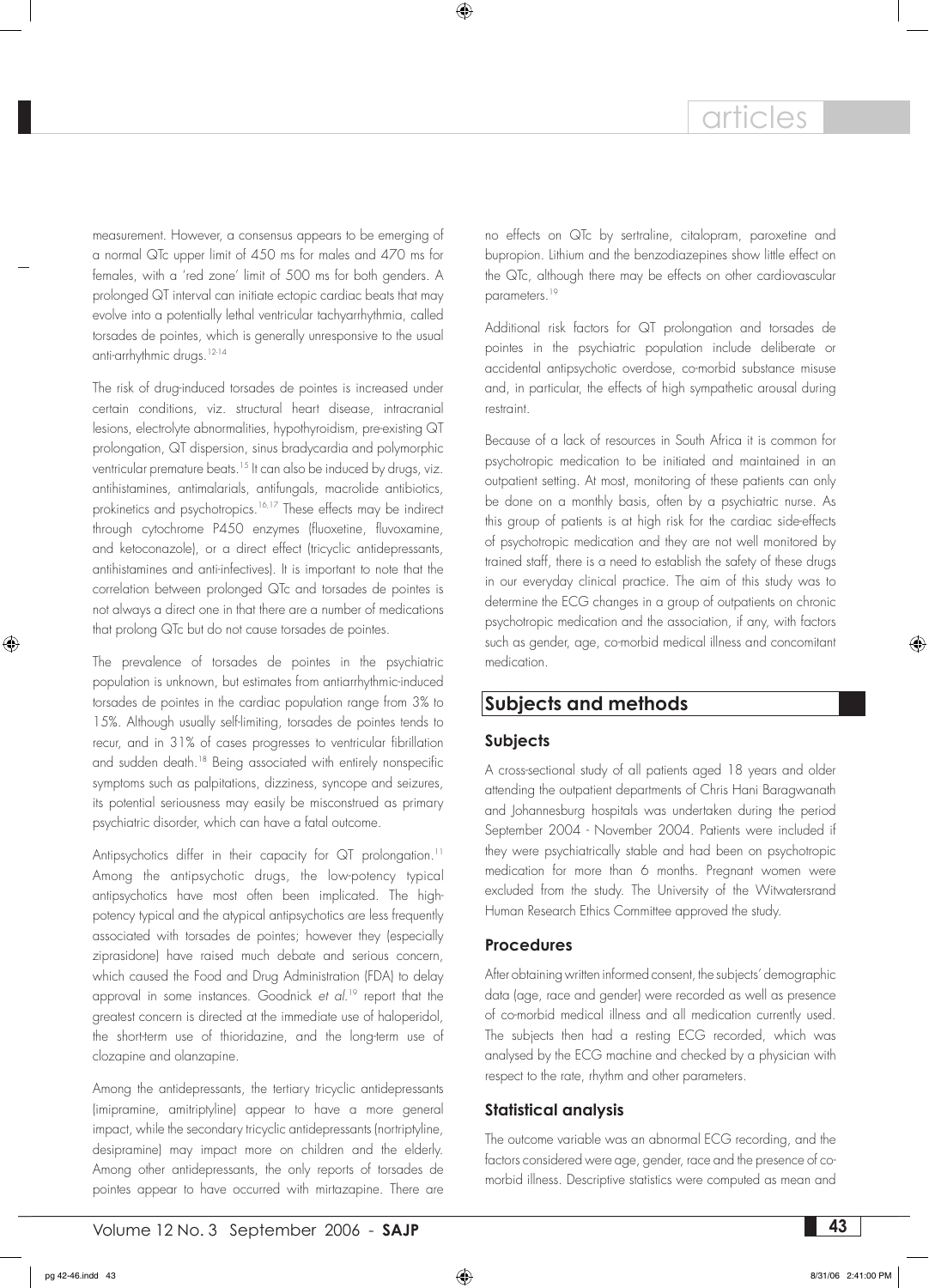frequencies (count and percentages). The two-sample *t*-test was used to compare the continuous characteristics (age) between the groups. Comparisons between the outcome variable with respect to the exposure variables were examined using contingency tables (chi-squared test with Yates's correction and Fisher's exact test). Logistical regression was computed to determine any significant associations between QTc and exposure variables. All analysis was done using Statistical Package for Social Sciences 10.0 for Windows (SPSS Inc., Chicago, Ill.). A value of *p* < 0.05 was considered significant.

#### **Results**

About 150 patients attended the outpatient clinics during this period but only 80 patients volunteered to be included in the study. The mean age of the subjects was 45.4 (standard deviation (SD) 18.2) years, with a minimum age of 18 and a maximum of 86 years. Fifty-four (67.5%) had evidence of some ECG abnormalities (Table I). There was no significant difference between ECG abnormalities and the different age groups ( $\chi^2$  = 3.77,  $p > 0.05$ , gender ( $\chi^2 = 0.66$ ,  $p > 0.05$ ), and the different race groups  $\chi^2 = 1.86$ ;  $p > 0.05$ ).

Sixty-one patients (76.3%) had no co-morbid medical illness and were on psychotropic medication only. Of these, 43 (70.5%) had an abnormal ECG tracing compared with 18 (29.5%) with normal tracings ( $\chi^2$  = 0.43, *p* > 0.05).

The psychotropic medication that the patients were receiving included antipsychotics (haloperidol, trifluoperazine, risperidone,

 **Table I. Characteristics of the total patient sample (N (%))**

clozapine, olanzapine, quetiapine and sulpiride), antidepressants (amitriptyline, clomipramine, mianserin, fluoxetine, citalopram and venlafaxine), and mood stabilisers (lithium, valproate, carbamazepine and lamotrigine). Patients were either receiving antipsychotics alone or a combination of antipsychotic and/or antidepressant and/or mood stabiliser.

The ECG abnormalities recorded included prolonged or borderline QT interval (8.2%), abnormal rate (28.8%), irregular rhythm (5.5%), prolonged PR interval (2.7%), abnormal QRS complex (17.8%), abnormal T wave (15.4%), and abnormal ST segment (20.5%) (Table II). The ECG abnormalities occurred more frequently in patients on antipsychotic medication alone or if it was combined with an anticonvulsant. The abnormalities were less frequent if the patient was on an antidepressant alone or in combination with an antipsychotic.

There was a significant positive correlation between the corrected QT interval and age (*r* = 0.43, *p* = 0.0001) (Fig. 1a) and between corrected QT interval and female gender  $(r = 0.31, p =$ 0.006) (Fig. 1b). There was no correlation between corrected QT interval and the treatment of a co-morbid illness  $(r = -0.13, p >$ 0.05).

#### **Discussion**

In this study the chronic use of common psychotropic medication was associated with abnormalities in the ECG tracings. Similar ECG changes such as rate, rhythm, T waves and QT interval changes have commonly been reported in other studies of patients

|                           | Study population | Abnormal ECG | Normal ECG |  |
|---------------------------|------------------|--------------|------------|--|
| Variables                 | $(N = 80)$       | $(N = 54)$   | $(N = 26)$ |  |
| Age groups (years)        |                  |              |            |  |
| $18 - 30$                 | 17(21.3)         | 13(24.1)     | 4(15.4)    |  |
| $31 - 45$                 | 24(30)           | 14(25.9)     | 10(38.5)   |  |
| $46 - 60$                 | 20(25)           | 16 (29.6)    | $4$ (15.4) |  |
| >60                       | 19 (23.7)        | 11(20.4)     | 8 (30.8)   |  |
| Gender                    |                  |              |            |  |
| Female                    | 44 (55)          | 28 (51.9)    | 16(61.5)   |  |
| Male                      | 36(45)           | 26(48.1)     | 10(38.5)   |  |
| Race                      |                  |              |            |  |
| <b>Black</b>              | 50(62.5)         | 34(63)       | 16(61.5)   |  |
| White                     | 30(37.5)         | 20(37)       | 10(38.5)   |  |
| Co-morbid medical illness |                  |              |            |  |
| No                        | 61(76.3)         | 43 (79.6)    | 18 (69.2)  |  |
| Yes                       | 19 (23.7)        | 11(20.4)     | 8(30.8)    |  |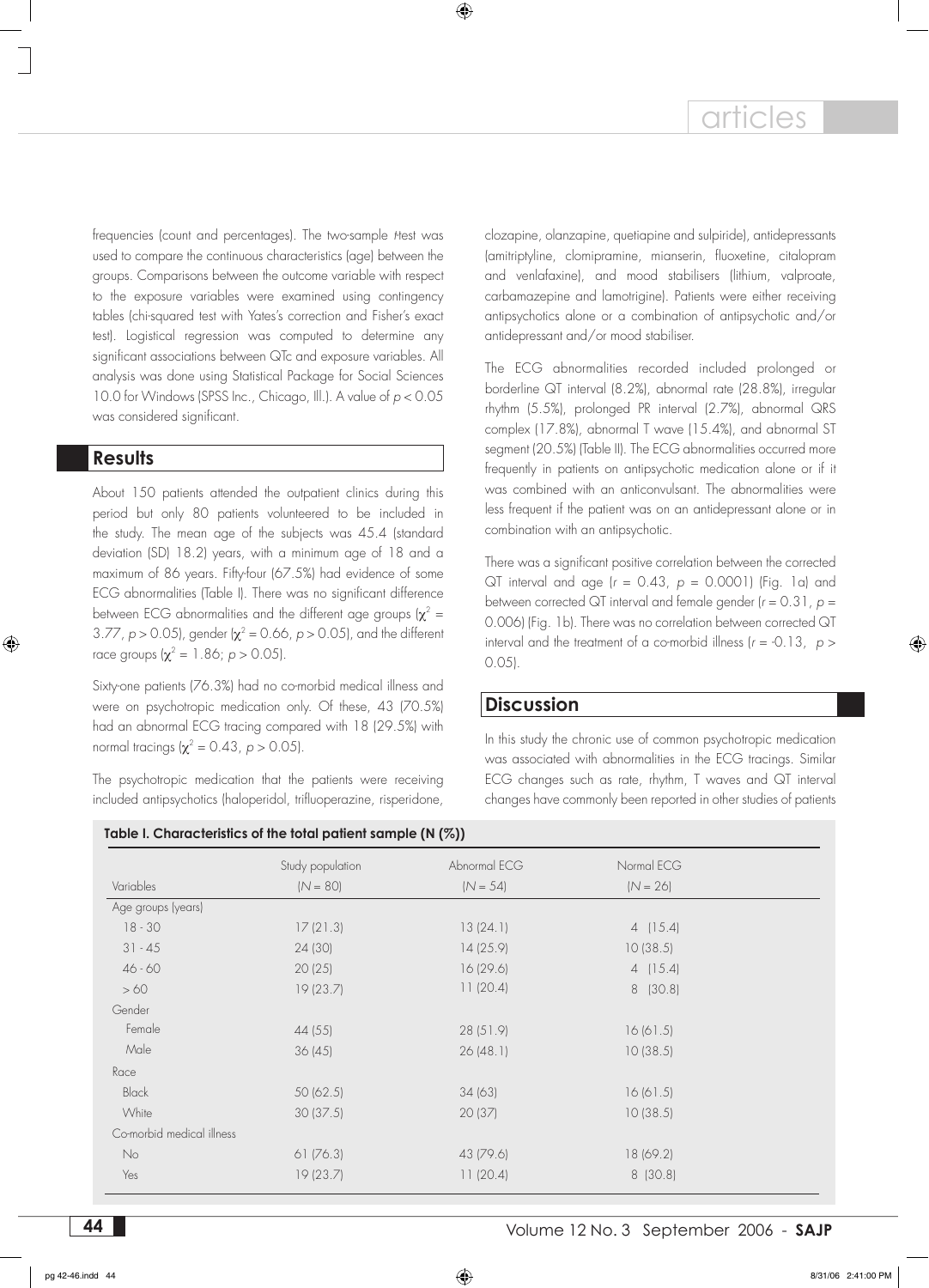| Type of abnormality   | Total number (%)<br>of ECG<br>abnormalities | Number of ECG<br>abnormalities<br>with<br>antipsychotics<br>alone | Number of ECG<br>abnormalities<br>with<br>combination<br>of antipsychotic<br>and antidepressant | Number of ECG<br>abnormalities<br>with<br>combination<br>of antipsychotic<br>and<br>anticonvulsant |  |
|-----------------------|---------------------------------------------|-------------------------------------------------------------------|-------------------------------------------------------------------------------------------------|----------------------------------------------------------------------------------------------------|--|
| QTC                   | 4(5.5)                                      |                                                                   | $\circ$                                                                                         |                                                                                                    |  |
| $>440$ ms             | 2(2.7)                                      | $\Omega$                                                          | $\Omega$                                                                                        | $\Omega$                                                                                           |  |
| 420 - 440 ms          |                                             |                                                                   |                                                                                                 |                                                                                                    |  |
| Rate                  |                                             |                                                                   |                                                                                                 |                                                                                                    |  |
| $< 60$ bpm            | 8(11)                                       |                                                                   | $\bigcap$                                                                                       | 3                                                                                                  |  |
| $> 80$ bpm            | 13(17.8)                                    | 3                                                                 |                                                                                                 | 5                                                                                                  |  |
| Irregular rhythm      | 4(5.5)                                      |                                                                   |                                                                                                 | $\overline{2}$                                                                                     |  |
| Prolonged PR interval | 2(2.7)                                      | $\bigcirc$                                                        | $\bigcap$                                                                                       |                                                                                                    |  |
| Abnormal QRS complex  | 13(17.8)                                    | 4                                                                 |                                                                                                 | 5                                                                                                  |  |
| Abnormal T wave       | 12(15.4)                                    | 3                                                                 | $\bigcirc$                                                                                      | 5                                                                                                  |  |
| Abnormal ST segment   | 15(20.5)                                    | 3                                                                 | $\overline{2}$                                                                                  | 5                                                                                                  |  |

#### **Table II. Frequency of the various types of ECG changes**

on psychotropic medication.<sup>20-22</sup> However, most of the changes recorded are considered 'benign'23 and may also be seen in



*Fig. 1a. Correlation between corrected QT interval and age.*



*Fig. 1b. Correlation between corrected QT interval and gender.*

athletes without demonstrable organic heart disease, chronic schizophrenics not receiving any psychotropic medication, physically healthy persons under certain stressful conditions,<sup>10</sup> and patients on placebo therapy.<sup>24</sup>

Unlike other studies,<sup>25</sup> frequency of ECG changes did not increase with age or concomitant use of other medication. Concern about prescribing psychotropic medication is greatest in the case of the elderly and patients with co-morbid medical illness. Patients with co-morbid illnesses are more susceptible to the side-effects of psychotropics because of disturbed drug distribution and metabolism and because of the likelihood of interactions between psychotropic and non-psychotropic medication. It is possible that some of the patients exhibiting ECG abnormalities may have some as yet undiagnosed and untreated cardiac pathology.

Previous studies have shown that predictors of QTc lengthening include age over 65 years, use of tricyclic antidepressants and antipsychotics, antipsychotic dose, female gender, bradycardia, electrolyte imbalances, cardiac diseases, simultaneous use of multiple drugs prolonging QT interval, and genetic predisposition. This study confirmed a significant positive correlation between the corrected QT interval and age and female gender but did not show any correlation with a bradycardia, simultaneous use of multiple drugs or pre-existing medical illness. It is likely that this is because of the small sample size rather than any fundamental difference in characteristics of this study population.

This study is limited in its generalisability because all subjects were attendees of a tertiary hospital outpatient department. The small sample size may have statistical limitations in ascertaining meaningful differences when comparing groups. Finally, the